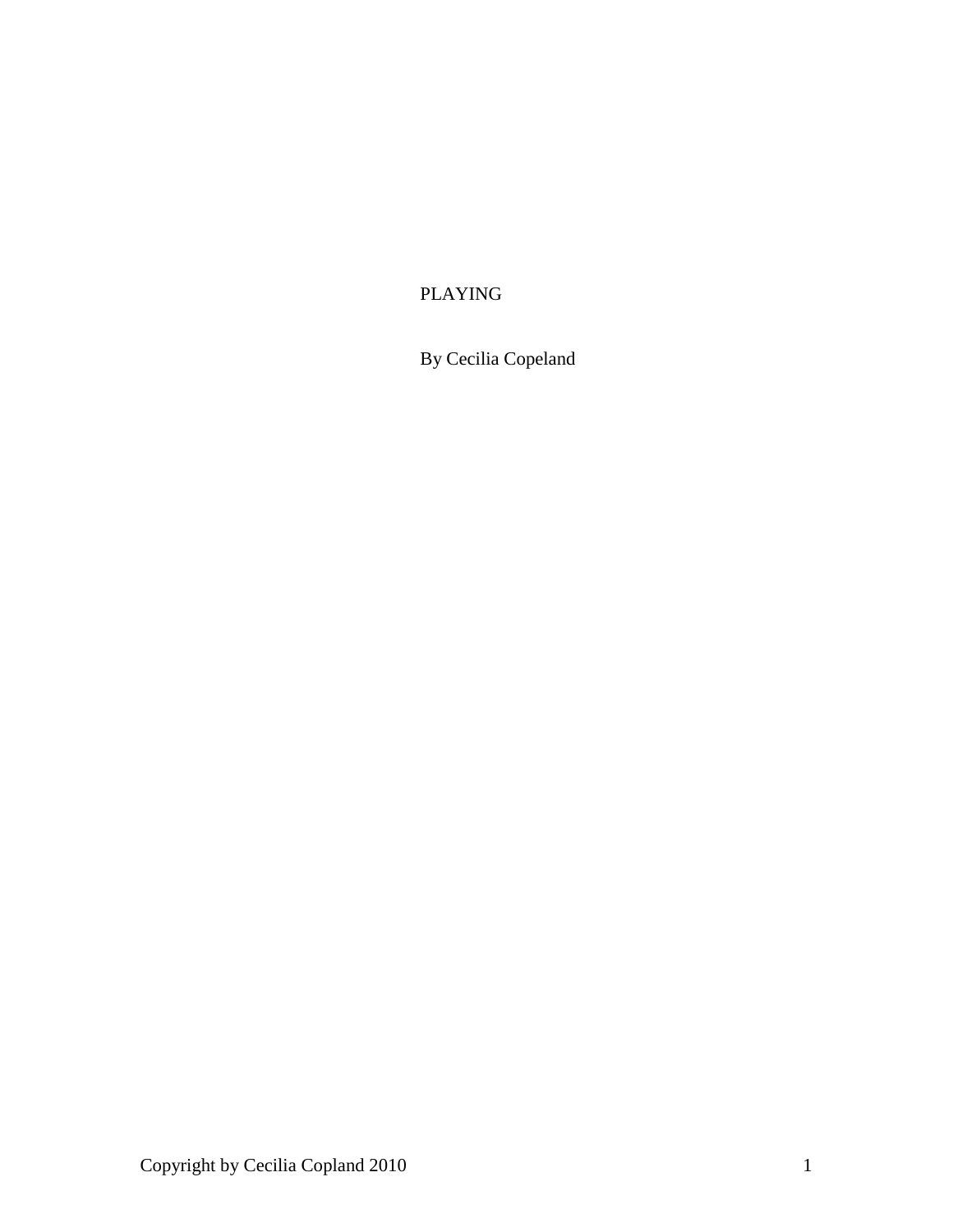# **Setting**

City suburbs. A small studio apartment. There is a pull out couch and kitchen directly behind it. It feels claustrophobic.

# **Characters**

| <b>DONNY</b> | Late twenties male.   |
|--------------|-----------------------|
| <b>DANA</b>  | Late twenties female. |

# **Time**

Present day.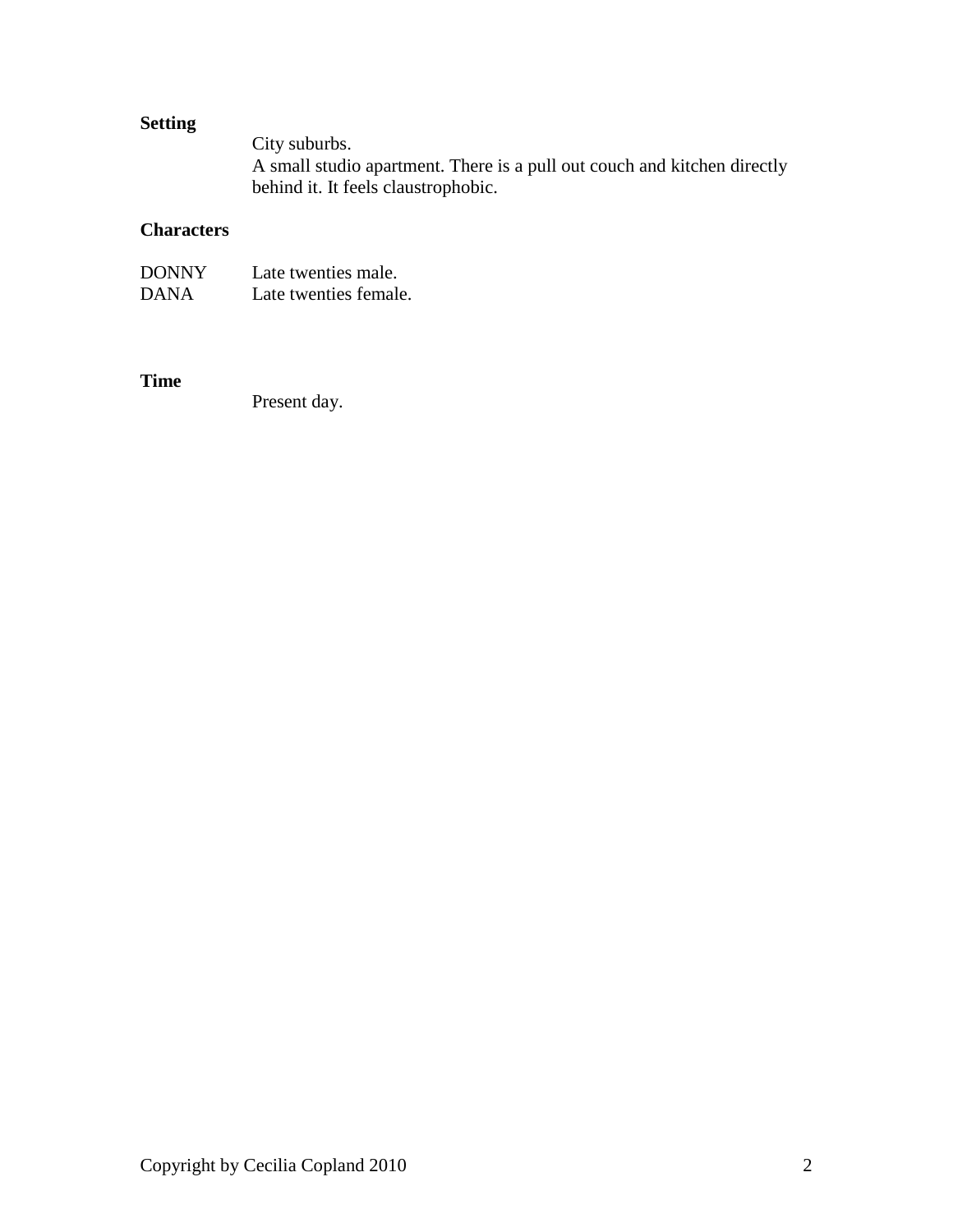SCENE ONE (Lies)

DONNY is sleeping on the pull out/futon sofa. DANAcomes in the door quietly. She turns on small light getting undressed slowly. She takes a shirt off, and under it is a bright red silk camisole. She takes out a small object we can't quite see (a chess timer). She rubs it on her breast, kisses it, and then hides it. Then she gets into bed. DONNY What time is it? DANA (Crawls into bed.) It's late. DONNY (Sleepily.) I thought you'd be home… DANA snuggles into DONNY, and he wraps his arm around her. Pause. DONNY CONT. You smell like smoke. DANA (Rolls away from him. Sits up fluffing her pillow) Jackie locked her keys in her car. I had to give her a ride home. She lives pretty far. Her boyfriend was gonna pick her up but it would've taken him a half an hour to get there, so I just drove her myself. I let her smoke in the car. DONNY Okay, I have to get up early. DANA Sorry. Go back to sleep. DONNY Goodnight. DANA Goodnight.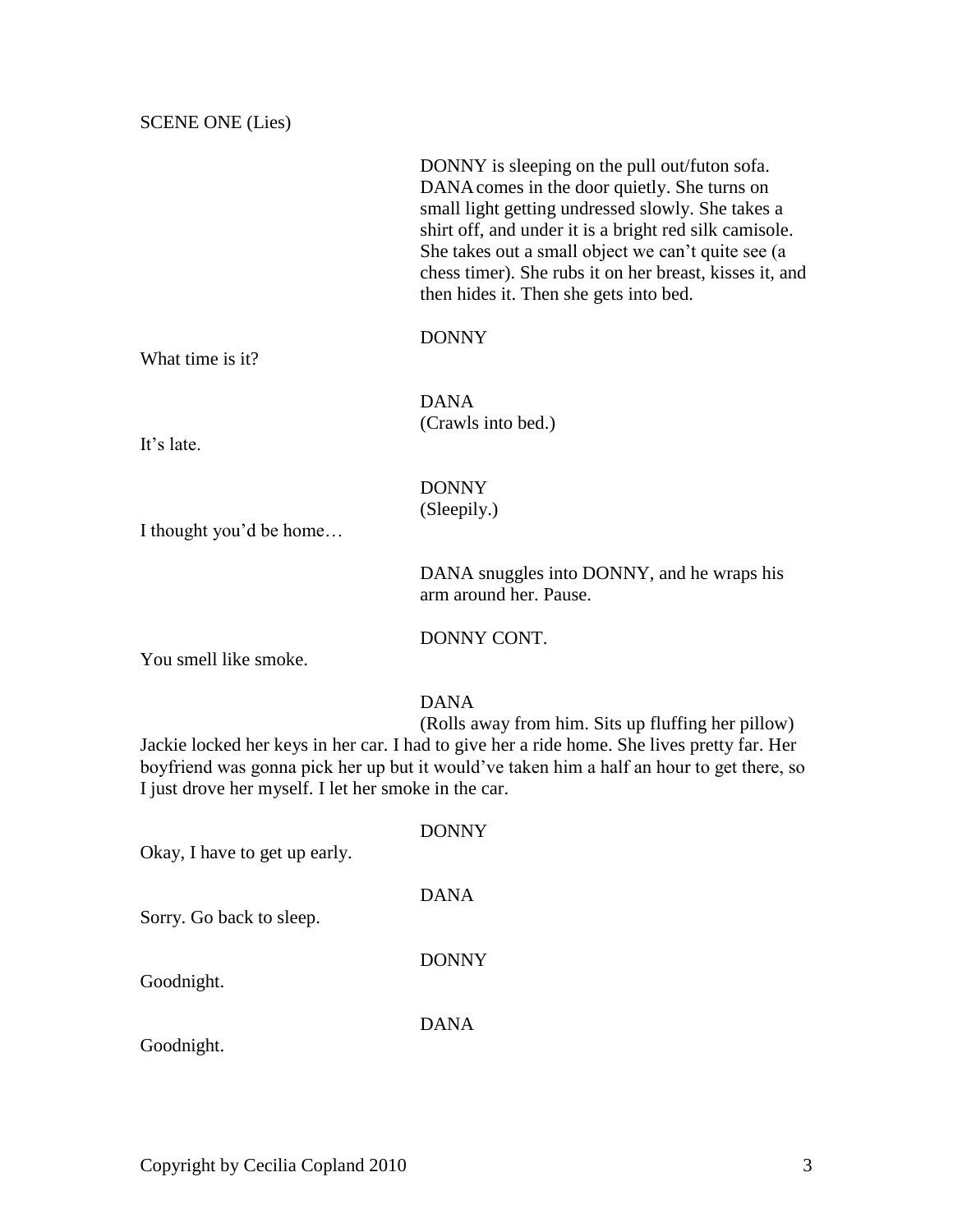| <b>SCENE TWO (Not Yet)</b>                        |                                                                                                                                              |
|---------------------------------------------------|----------------------------------------------------------------------------------------------------------------------------------------------|
|                                                   | The next morning. DONNY is walking around the<br>apartment getting dressed. He makes a great deal of<br>noise. Finally DANA sits up quickly. |
|                                                   | <b>DONNY</b>                                                                                                                                 |
| Sorry.                                            |                                                                                                                                              |
| What the fuck?                                    | <b>DANA</b>                                                                                                                                  |
| Sorry!                                            | <b>DONNY</b>                                                                                                                                 |
|                                                   | DANA lies back down.                                                                                                                         |
| Are we still going to my parents place on Sunday? | DONNY CONT.<br>(As if to say, please)                                                                                                        |
|                                                   | <b>DANA</b>                                                                                                                                  |
| What?                                             | (Groggily.)                                                                                                                                  |
| Sunday?                                           | <b>DONNY</b>                                                                                                                                 |
| I don't I think I have to work.                   | <b>DANA</b>                                                                                                                                  |
| You said you were gonna try to get it off?        | <b>DONNY</b>                                                                                                                                 |
| I What time is it?                                | <b>DANA</b>                                                                                                                                  |
| It's $7:45$ .                                     | <b>DONNY</b>                                                                                                                                 |
| Are you serious?                                  | <b>DANA</b>                                                                                                                                  |
|                                                   | <b>DONNY</b><br>Lust say ves or no You're the one who told my mom we would come by and she's                                                 |

Just say yes or no. You're the one who told my mom we would come by, and she's making a roast so are you coming?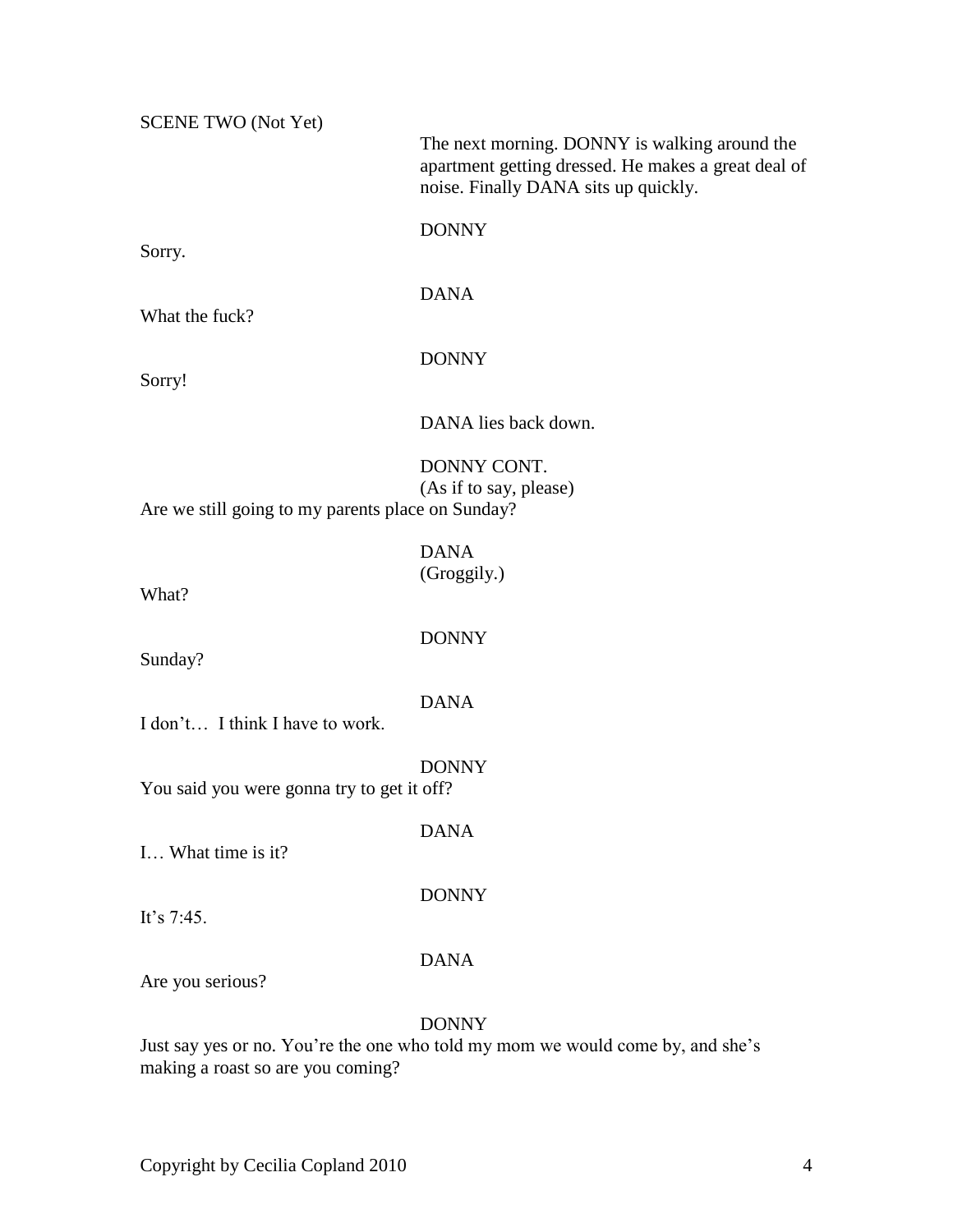I want to. I'm just still asleep right now babe. I gotta call and make sure I can get it off. I requested it off, but you know how it is.

### DONNY

I know.

### DANA

It's not like…

DONNY I just know my mom is looking forward to it. She likes you.

I like her.

# DANA

### DONNY

I think she likes you more than me.

DANA

I think that too sometimes. It's not right. She's not that nice to you

### DONNY

She means well.

### DANA

I guess so. She does love you.

### DONNY

I love you. Give me a kiss goodbye.

DONNY goes to her and kisses her.

DANA

By honey.

Call me.

DONNY

DONNY exits.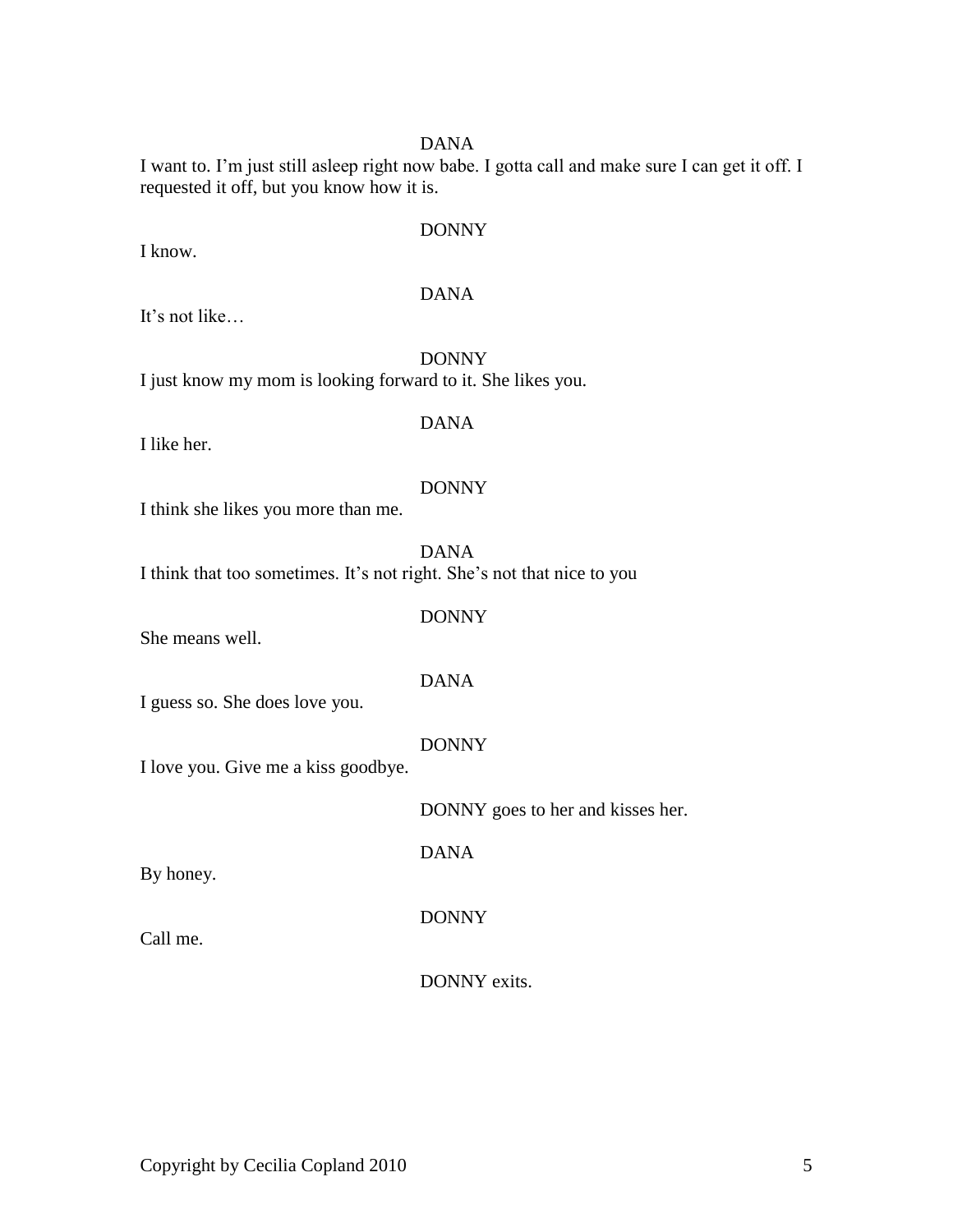(Gets up. She starts making the bed. She picks up the phone while she does this and makes a call.)

Hey Scott. Yeah, I know it's fucking early… Hey, can you check if I'm on on Sunday?... Thanks… Great… Thanks Scott. See ya later.

> (She hangs up, and calls Donny. While she does this, she goes to place she hid the timer. She peeks at it.)

Hey honey, look I can't get out of work… I asked… I did, but there's nobody who can do it for me… I know… Tell her I'm really sorry. I'll go next week, and next week I'll bring something too.

> (She hangs up and calls someone else. While she does this, she does one arm push ups against the back of the couch. They are difficult for her.)

Hey, I know you're sleeping, but I just wanted to say… you may have kicked my ass last night, but don't get used to it.

Lights down.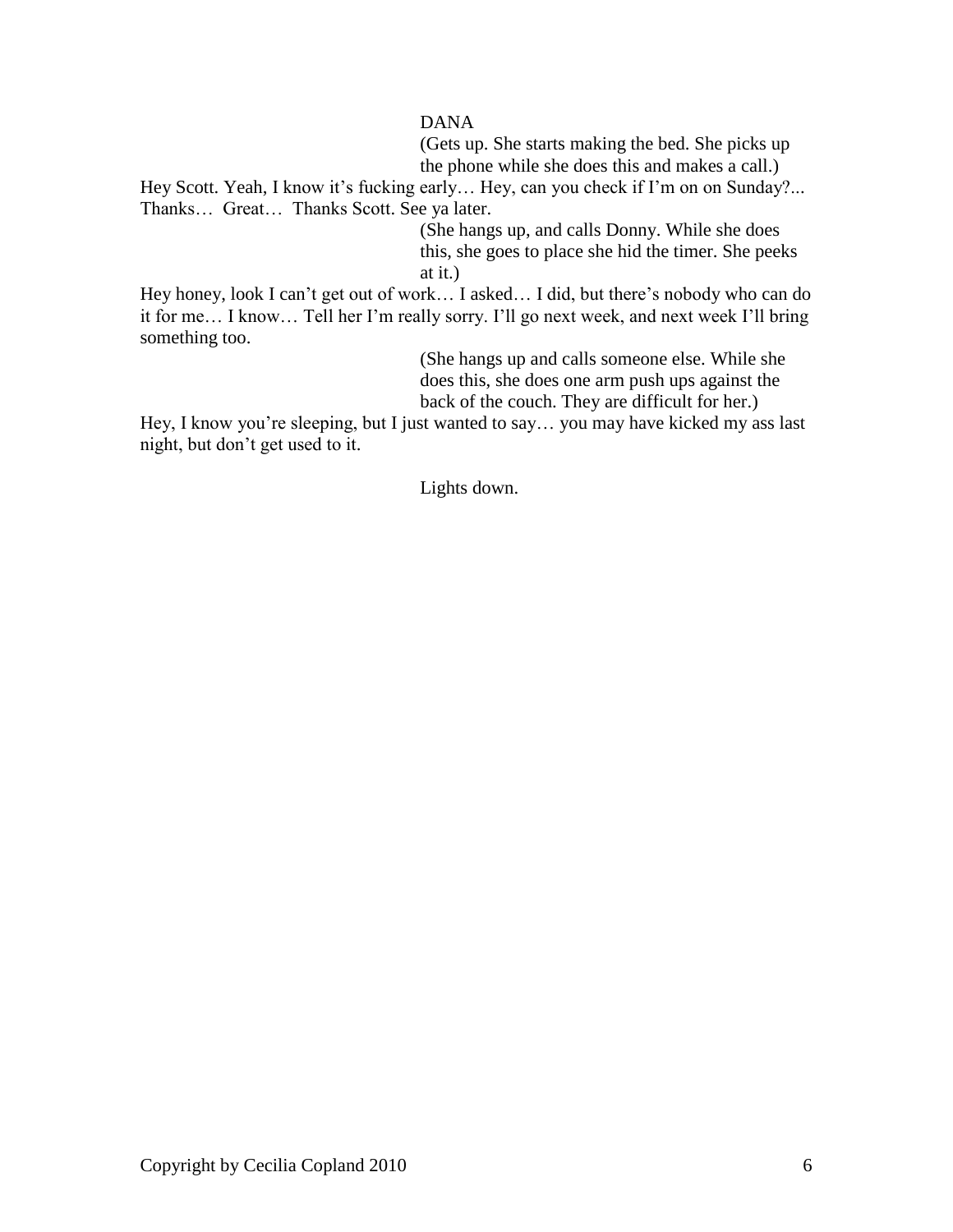It's evening. They are in a small studio apartment. He sits in front of the computer and types. She is behind him, and she is buttering a piece of toast. He can't see her face.

### DONNY

I ran into Scott at the café on wheels at lunch. Apparently his brother works downtown. (Pause.) He told me you were next in line for a management position if you want it. I said that was great.

(Pause) I think it's great. You deserve it. Nobody else there has any clue what they're doing. (Pause)

You could have Mandy's job easy. She's got no idea.

| Mmhm.                            | <b>DANA</b>                                  |
|----------------------------------|----------------------------------------------|
|                                  | (She starts to eat her toast.)               |
| Did you make me a piece?         | <b>DONNY</b>                                 |
| Did you wanna piece?             | <b>DANA</b>                                  |
| Pretty please with sugar on top? | <b>DONNY</b>                                 |
|                                  | <b>DANA</b>                                  |
| Have mine. I'll make more.       | (She brings him the toast on a paper towel.) |
| Did you put butter on it?        | <b>DONNY</b>                                 |
|                                  | <b>DANA</b>                                  |
| Yes.<br>Make your own next time. | (Little laugh.)                              |
| I always cook for you.           | <b>DONNY</b>                                 |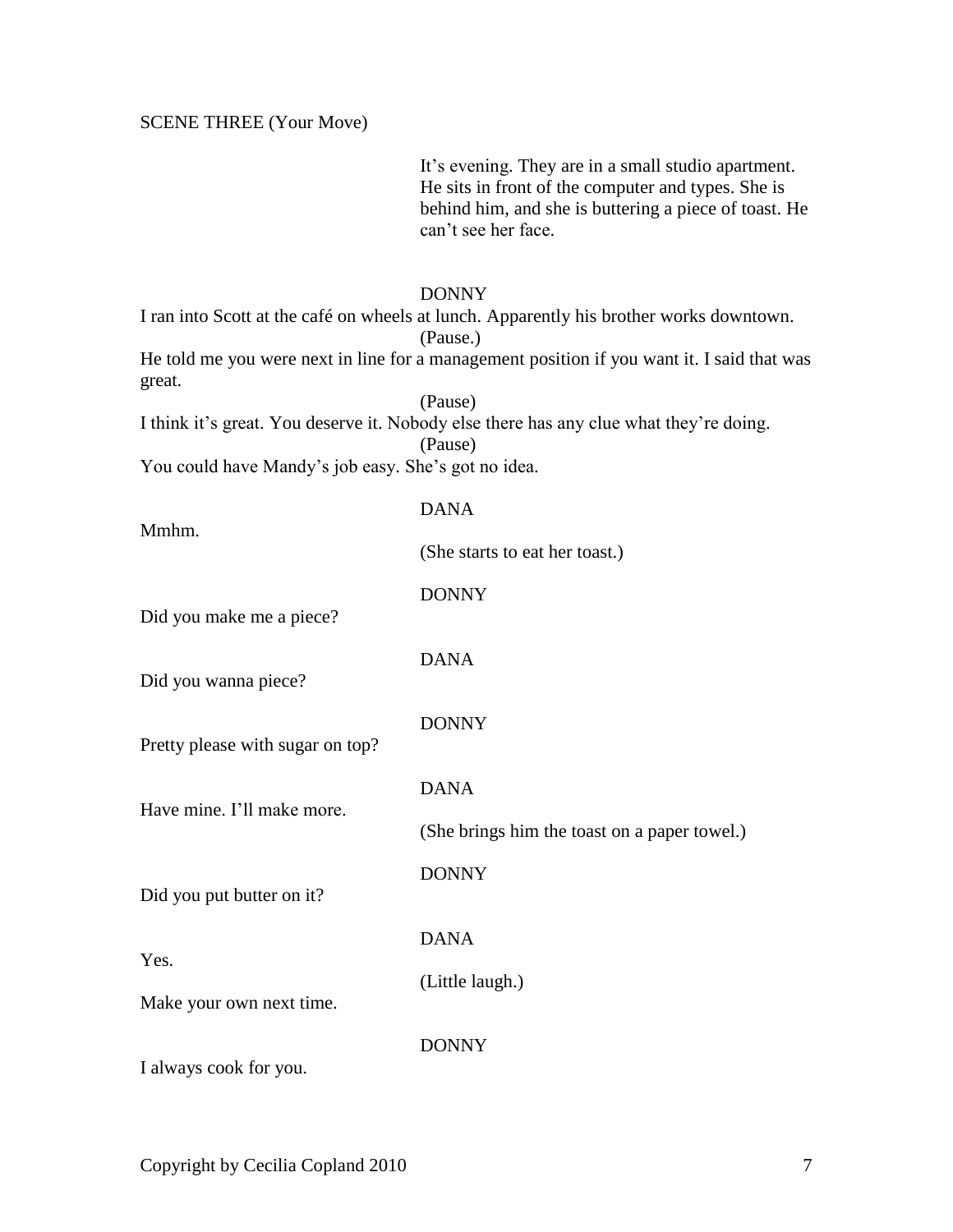(She walks over to him and wraps her arms around him.)

Sweetheart… I thought you weren't hungry…. If you were hungry, why didn't we go out? I would've rather gone out.

### DONNY

I'm sick of going out.

### DANA

(She moves away from him.)

That's cuz you never want to go anywhere new.

DONNY That's because every where else sucks. The food sucks everywhere else.

DANA How would you know if you never try anywhere else?

### DONNY

I said you could go out.

### DANA

I opted to have a piece of toast instead of eating out by myself. Again.

### DONNY

I gave you money to buy groceries.

### DANA

I did.

### DONNY

I gave you twenty bucks.

### DANA

We needed toothpaste and shaving cream and toilet paper. That, plus bread, and coffee-

### DONNY

Why did you buy coffee?

### DANA

You said we were out of coffee.

### DONNY

God, you're so stupid sometimes.

Copyright by Cecilia Copland 2010 8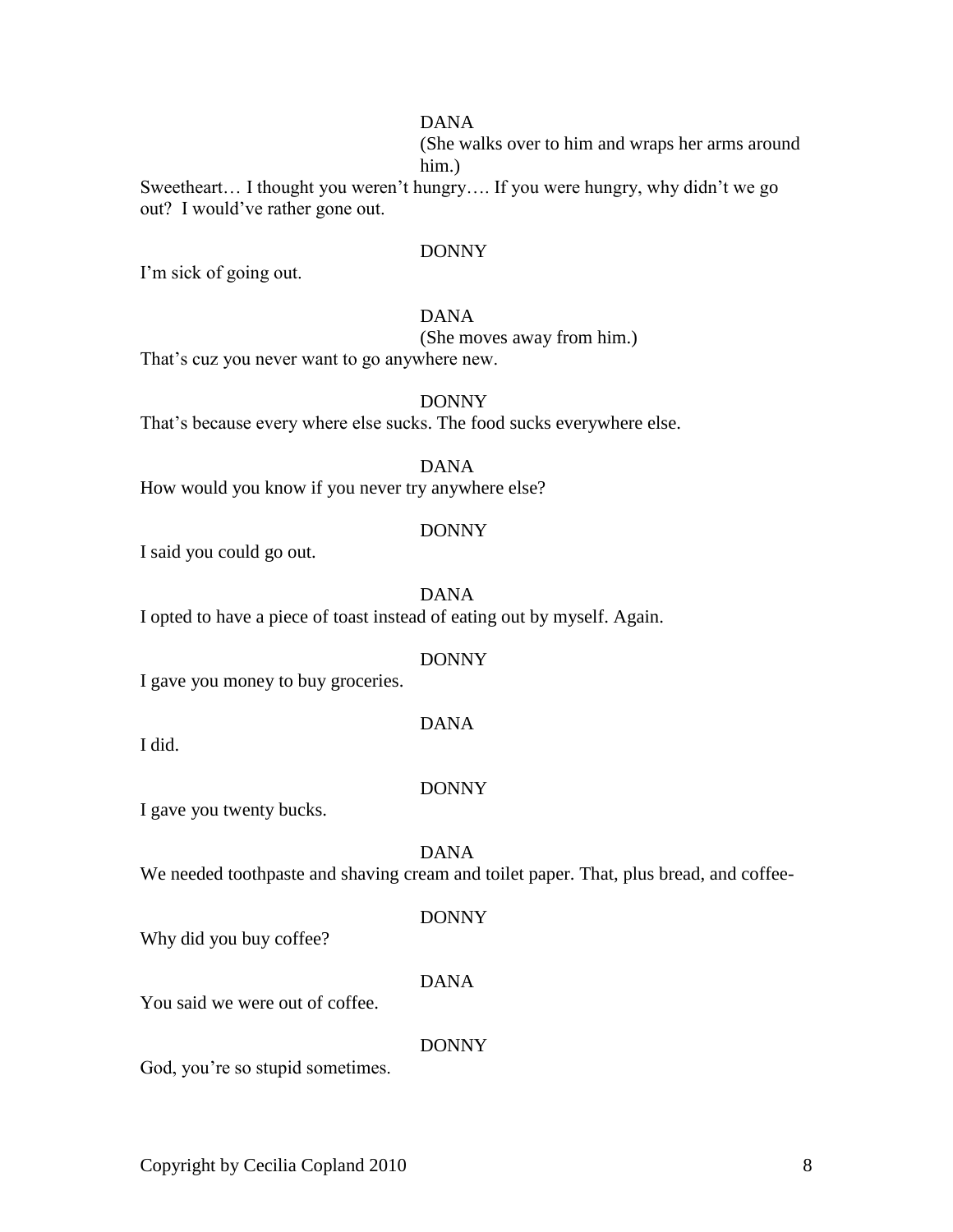You're an asshole Donny.

(She puts the bread back in the bag instead of in the toaster.)

### DONNY

No, I fucking said don't buy any more coffee. I finally finished the last of it. I'm getting a new cappuccino maker.

### DANA

Where's my purse?

DONNY

I've been trying to get rid of that coffee for weeks. We bought that huge bag when we went up to Niagara Falls-

|                                                   | <b>DANA</b>                                                                        |
|---------------------------------------------------|------------------------------------------------------------------------------------|
| Whatever, I'm going out.                          |                                                                                    |
|                                                   | <b>DONNY</b>                                                                       |
| Where'you going?                                  |                                                                                    |
|                                                   | <b>DANA</b>                                                                        |
| For dinner.                                       |                                                                                    |
|                                                   |                                                                                    |
| Where?                                            | <b>DONNY</b>                                                                       |
|                                                   | <b>DANA</b>                                                                        |
| I don't know. I'll Keys I need my keys, wherever. |                                                                                    |
|                                                   | <b>DONNY</b>                                                                       |
| They're on the here.                              |                                                                                    |
|                                                   | (Grabs her keys and hands them to her.)                                            |
|                                                   | Let me buy you dinner. I feel bad. I should've given you more money for groceries. |
|                                                   | <b>DANA</b>                                                                        |

(Starts to put it on.)

It was your *turn* to buy groceries. Don't act like it was a favor for you to buy the groceries.

DONNY

Then let me buy you dinner!

DANA

I'm not hungry.

Copyright by Cecilia Copland 2010 9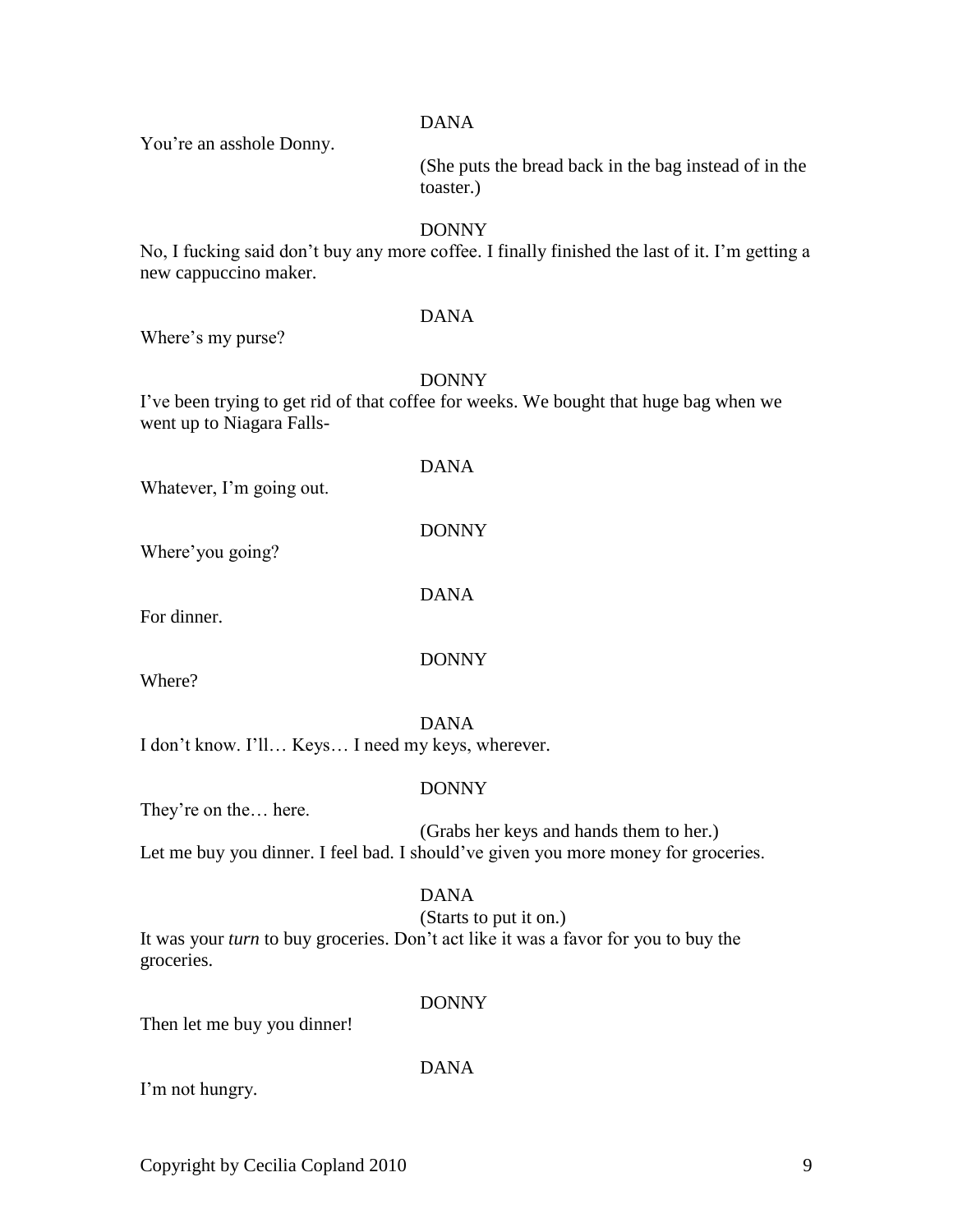DANA goes to the hiding spot of the chess timer. She looks at it, but doesn't touch it.

### DONNY

Don't be such a-

### DANA

What? Don't be a what?

### DONNY

(In the way of an apology.) Just let me take you to dinner. I'll go wherever you want. You want Sushi?

### DANA

We always have Sushi. I just want a burger. I don't need a whole fancy place, I just want a beer and a-

### DONNY

I'm sick of burgers. You always feel like shit when you eat burgers anyway.

### DANA

Then don't come.

### DONNY

Take some money.

(He gets his wallet.)

### DANA

For what?

DONNY (Starts to take out money.) Buy yourself a burger, and then pick up some Sushi for me.

### DANA

I'm not your pawn that you can just send out for shit.

### DONNY

You're going out anyway.

(Holds the money out.)

### DANA

I'm not coming right back.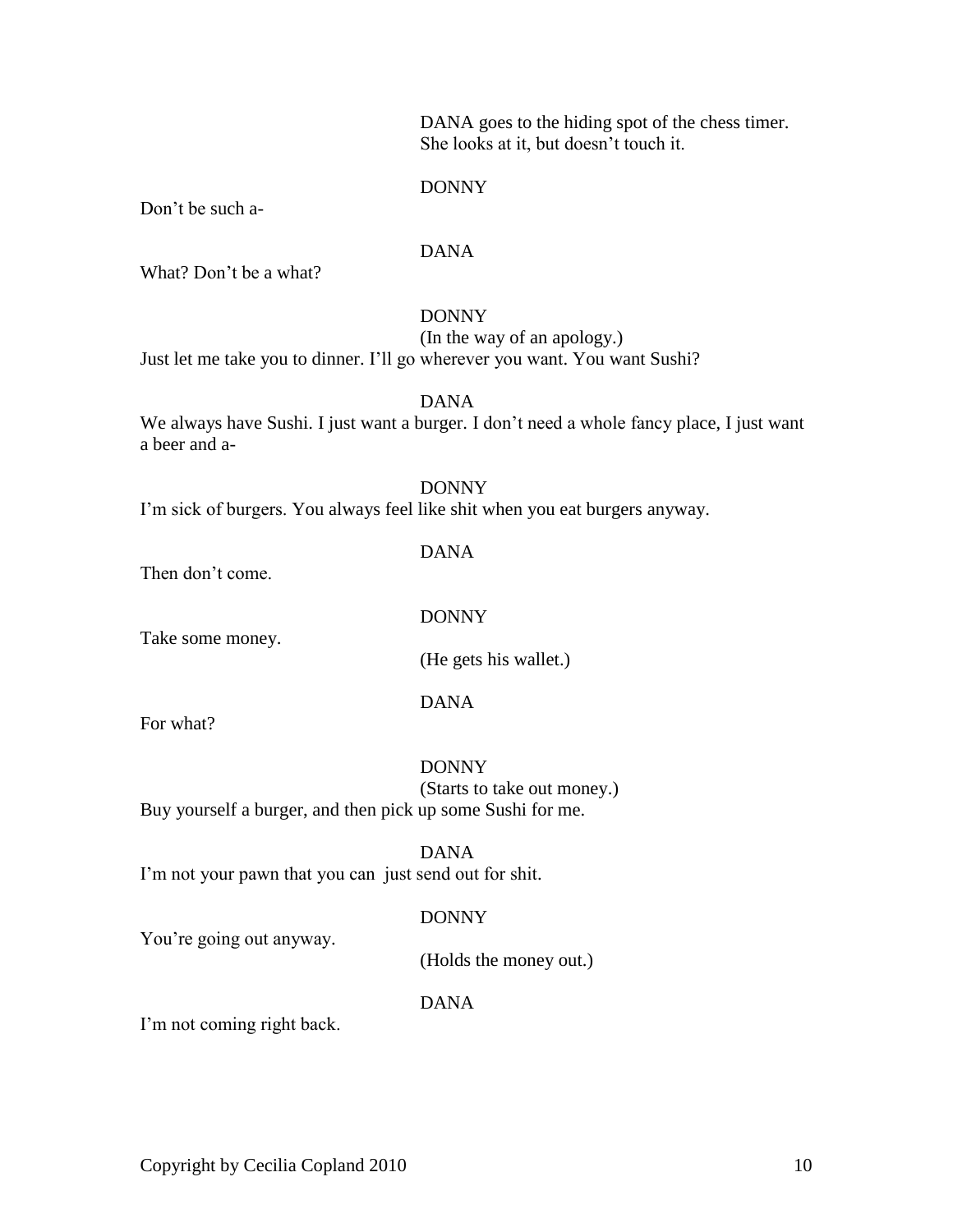| Oh.                                                                                                                                                                                                                                                             | <b>DONNY</b>                                                                                                                                                                                                                                                                                                                          |
|-----------------------------------------------------------------------------------------------------------------------------------------------------------------------------------------------------------------------------------------------------------------|---------------------------------------------------------------------------------------------------------------------------------------------------------------------------------------------------------------------------------------------------------------------------------------------------------------------------------------|
|                                                                                                                                                                                                                                                                 | (Pause)                                                                                                                                                                                                                                                                                                                               |
| When are you coming back?                                                                                                                                                                                                                                       |                                                                                                                                                                                                                                                                                                                                       |
| Later.                                                                                                                                                                                                                                                          | <b>DANA</b>                                                                                                                                                                                                                                                                                                                           |
| Fine.                                                                                                                                                                                                                                                           | <b>DONNY</b><br>(Puts the money back in his wallet.)                                                                                                                                                                                                                                                                                  |
|                                                                                                                                                                                                                                                                 | <b>DANA</b>                                                                                                                                                                                                                                                                                                                           |
| I'll see you later.                                                                                                                                                                                                                                             | (She leaves.)                                                                                                                                                                                                                                                                                                                         |
|                                                                                                                                                                                                                                                                 | <b>DONNY</b><br>(He types on his laptop for just a second and then he<br>starts to surf the net for porn. We hear the sound of<br>moaning coming from the laptop. He grabs a few<br>tissues, and starts to unbutton his pants. The phone<br>rings. He checks to see who it is, closes the laptop<br>abruptly, and answers the phone.) |
| Hi mom What? Oh yeah Sunday at three. She's looking forward to it. She wanted<br>to make something to bring, but I said not to bother. I told her you would have<br>everything I know mom. Yeah, we'll be there I'll call you Saturday Okay. You<br>$\text{to}$ |                                                                                                                                                                                                                                                                                                                                       |
|                                                                                                                                                                                                                                                                 | (He hangs up, and tries to eat some of the now cold<br>toast. It's disgusting. He looks back at the<br>computer. He calls DANA.)                                                                                                                                                                                                      |
| Hey I I'm sorry. I just Where you going?<br>$1211 - 222 = N_1 - 1211 - 1222 = 1211 - 2222 + 2222 = 4122$                                                                                                                                                        | (Long pause while he listens to her, and then<br>decides what to do.)                                                                                                                                                                                                                                                                 |

I'll come. No, I'll drive. I'll meet you there.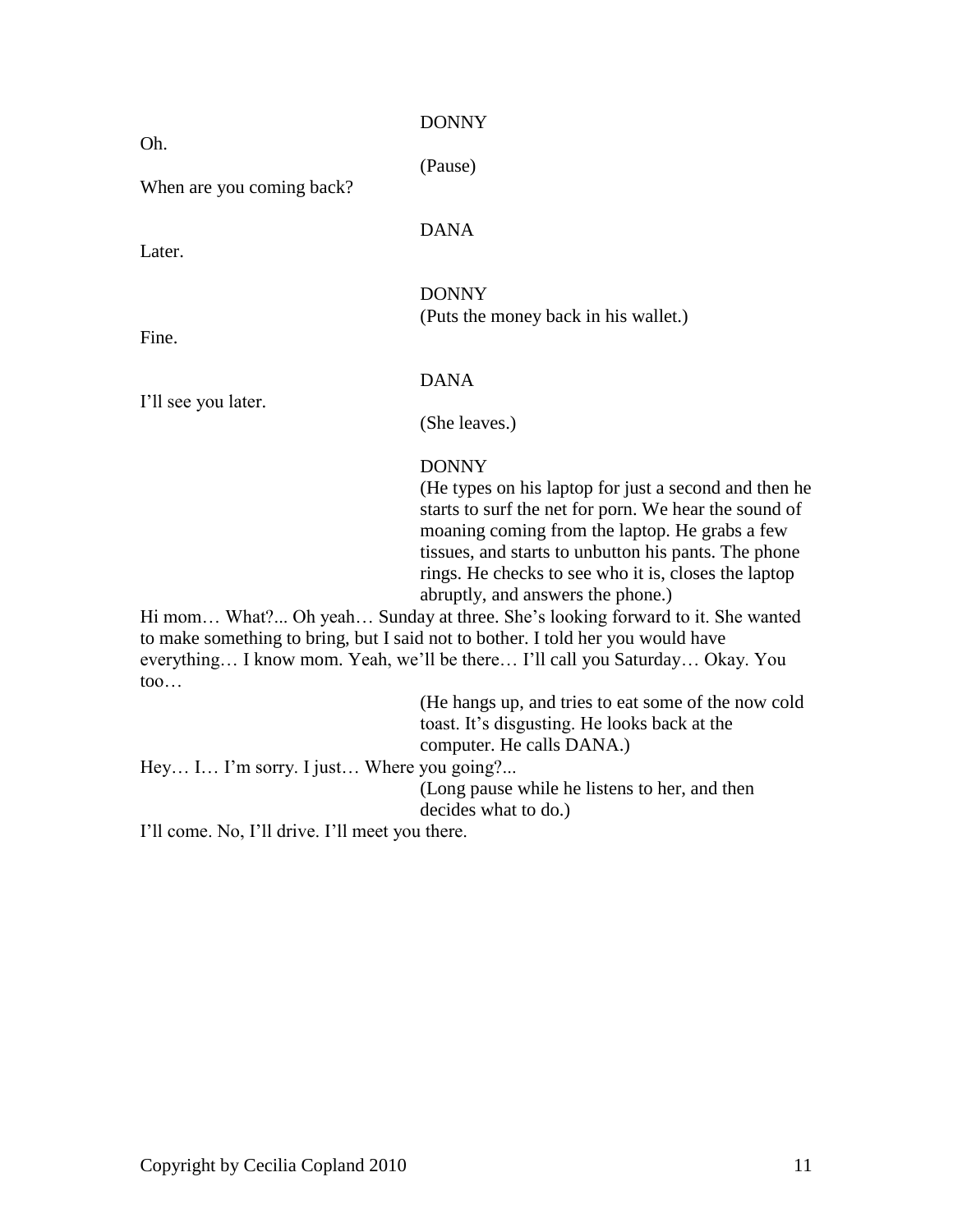SCENE 4 (Checkmate)

A few days later. Donny comes into the studio apartment to find Dana asleep on the couch with a blanket covering her. He noisily puts down his briefcase. She stirs.

#### DONNY

Have you moved since I left this morning?

DANA

What? Oh' yeah. I didn't get to bed till late.

### DONNY

What time did you get home?

DANA I was wide awake when I finished work. I knew you'd be in bed so-

### DONNY

You went to that place again.

DANA (Quietly. More to herself than DONNY.)

I beat Christoph last night.

### DONNY

DONNY

DANA

Don't you have work tonight?

DANA They said I could take the night off. There were only four bookings for tonight.

I thought you were gonna start training for-

Not now Donny.

### DONNY

Fine, whatever.

DANA I'm tired, fuck… I was… I didn't even get home until after four.

### DONNY

What were you doing til-four?

Copyright by Cecilia Copland 2010 12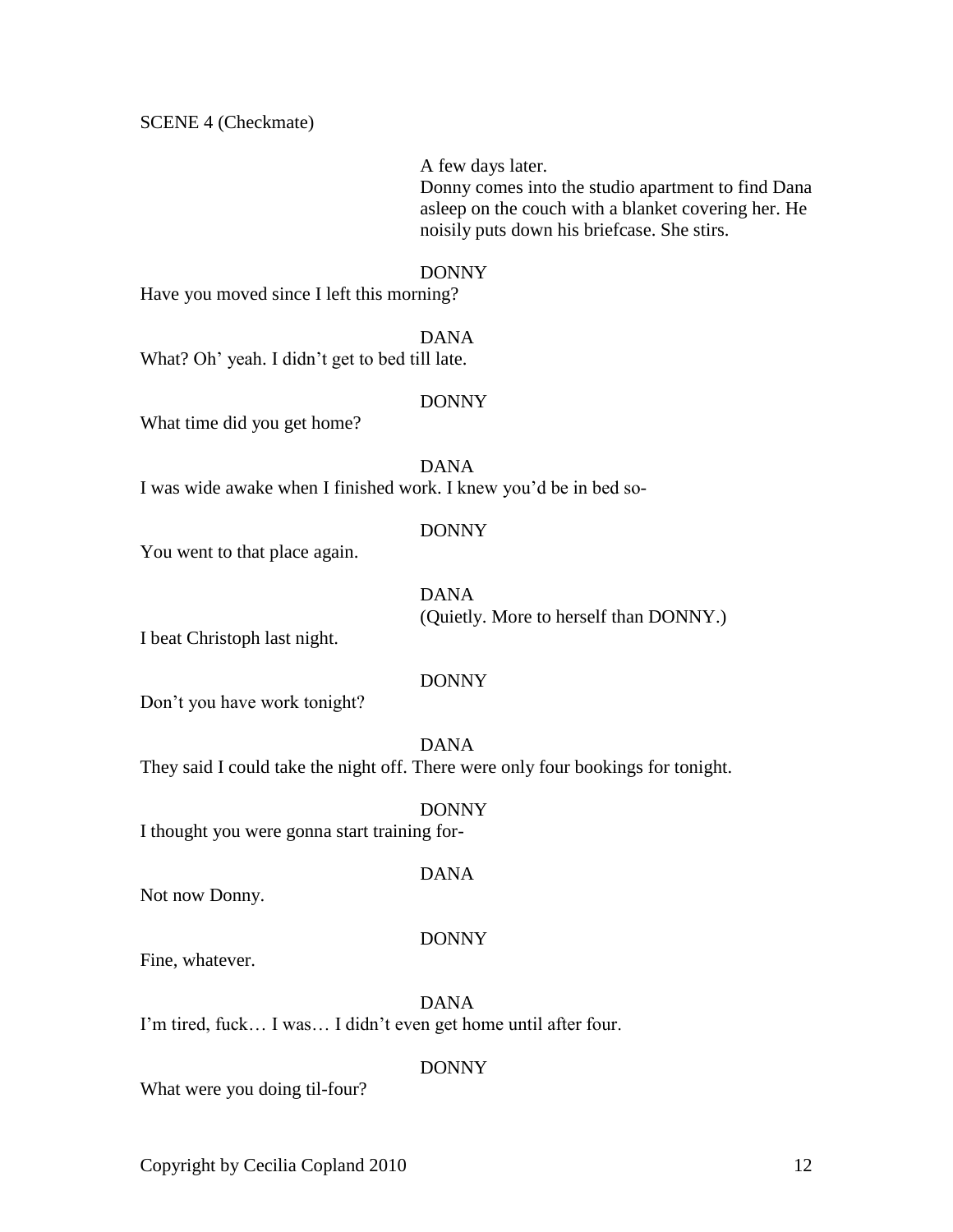I told you. I beat Christoph last night. It was a legitimate win. Of course he beat me the first five times-

### DONNY

Yeah I get it, you won.

### DANA

(Gets up and folds the blanket.)

Do you have any appreciation of how hard it is to beat Christoph? He's not one of those guys who hang around the club for a taste of something he's never had. He's practically a legend.

I wanna go to Vegas next month.

### DONNY

(Pause)

Are you serious?

DANA

I beat Christoph last night Donny. Jesus-

DONNY How do you plan to pay for it? You can barely make rent.

### DANA

They're called credit cards.

### DONNY

DONNY

DANA

DONNY

And then how are you gonna pay them off?

|                                    | <b>DANA</b> |
|------------------------------------|-------------|
| I'll pay them off with what I win. |             |

That's so stupid.

Fuck you.

No really.

DANA

Fuck you Donny.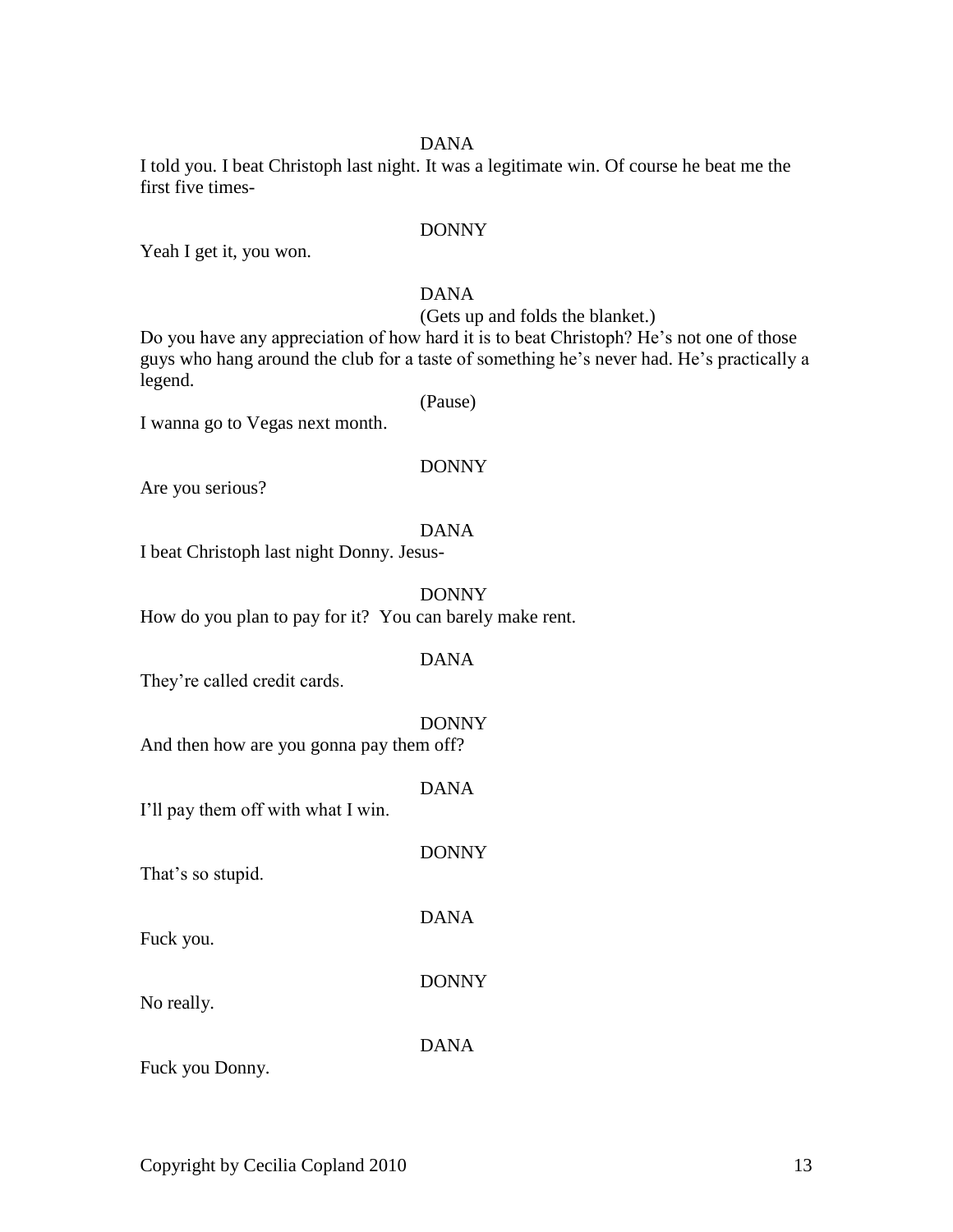# DONNY So stupid. I bet you haven't even started training yet. DANA DONNY DANA What? Fuck the management job. DONNY Easy for you to say. DANA Excuse me? DONNY Well one of us has to pay the bills. DANA Did I ask you for money?

Not this week.

# DANA

DONNY

I always… Fuck… When have I not paid you back?

# DONNY

I hate this shit hole! I hate… I hate having to tip toe around every morning so I don't wake you up. I hate waking up with... in front of a coffee table. I hate buying a shitty cup of coffee when I have a cappuccino maker sitting right there!

Copyright by Cecilia Copland 2010 14

# DANA

So use it. I don't care if-

# (Pause.)

DONNY

Will the restaurant give you the time off?

# DANA

Who cares? I'm -

I've been at the club every-

Not the God Damn chess club! Training for the management position.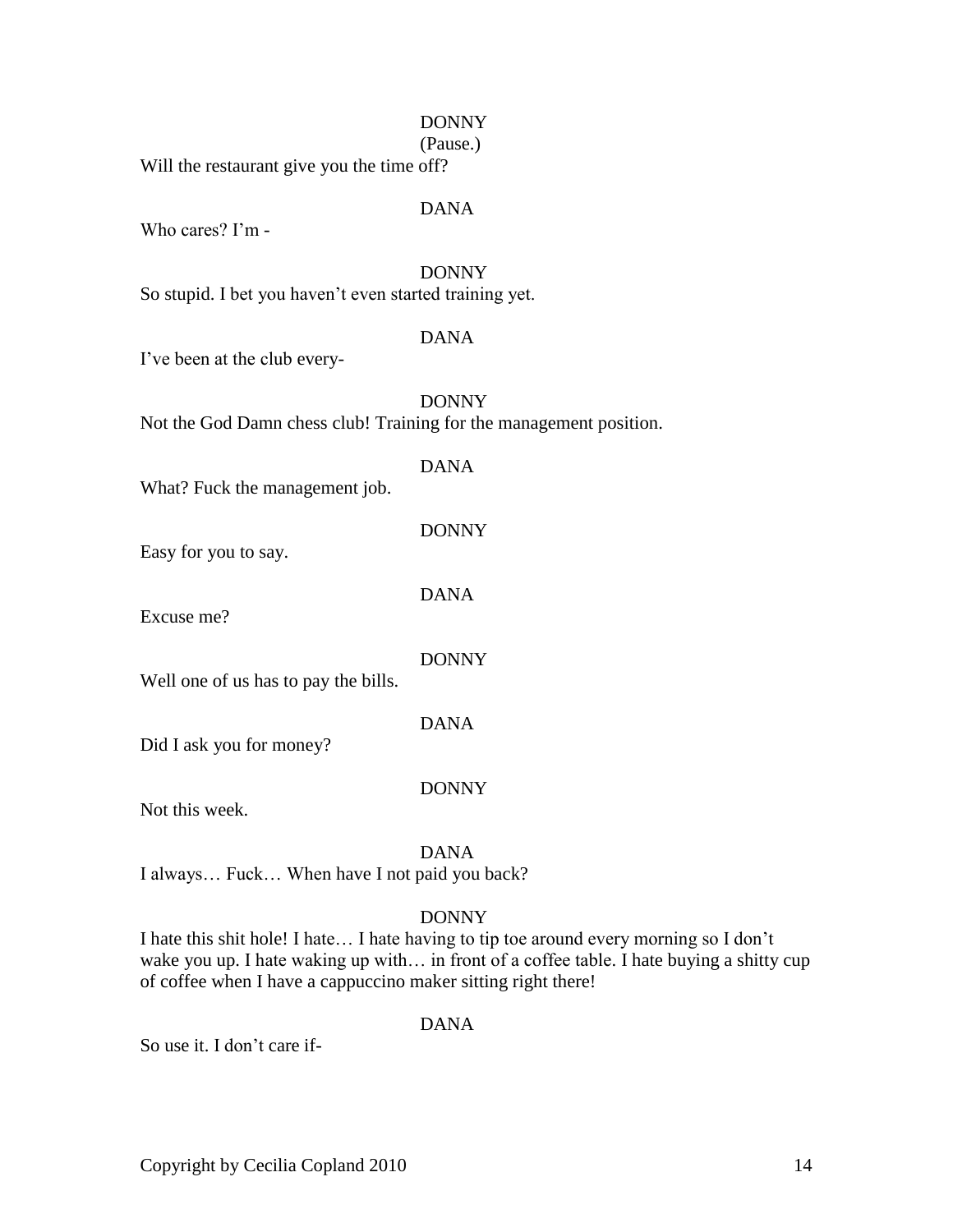### DONNY

No. I can't make a cappuccino three feet from your head while you're sleeping. You only started going to that chess club after work because you can't come home and watch tv anymore, cuz I'm-

What's you point?

### DONNY

DANA

We need a bigger place.

DANA You know I can't afford to move right now.

### DONNY

Exactly.

### DANA

What do you want me to do Donny?

### DONNY

Honestly? I want you to earn more money so we can move out of here.

### DANA

You don't have to stay here.

### DONNY

Don't be irrational.

### DANA

I'm not. You wanna move out, so move out.

### DONNY

I didn't say-

### DANA

Look, clearly you want me to be something I'm not.

### DONNY

Why do you insist on holding on to some fantasy of being a chess player? What's wrong with being a restaurant manager? You'd be good at it. We could move to-

### DANA

(Spoken clearly so he doesn't miss it.)

I quit this afternoon.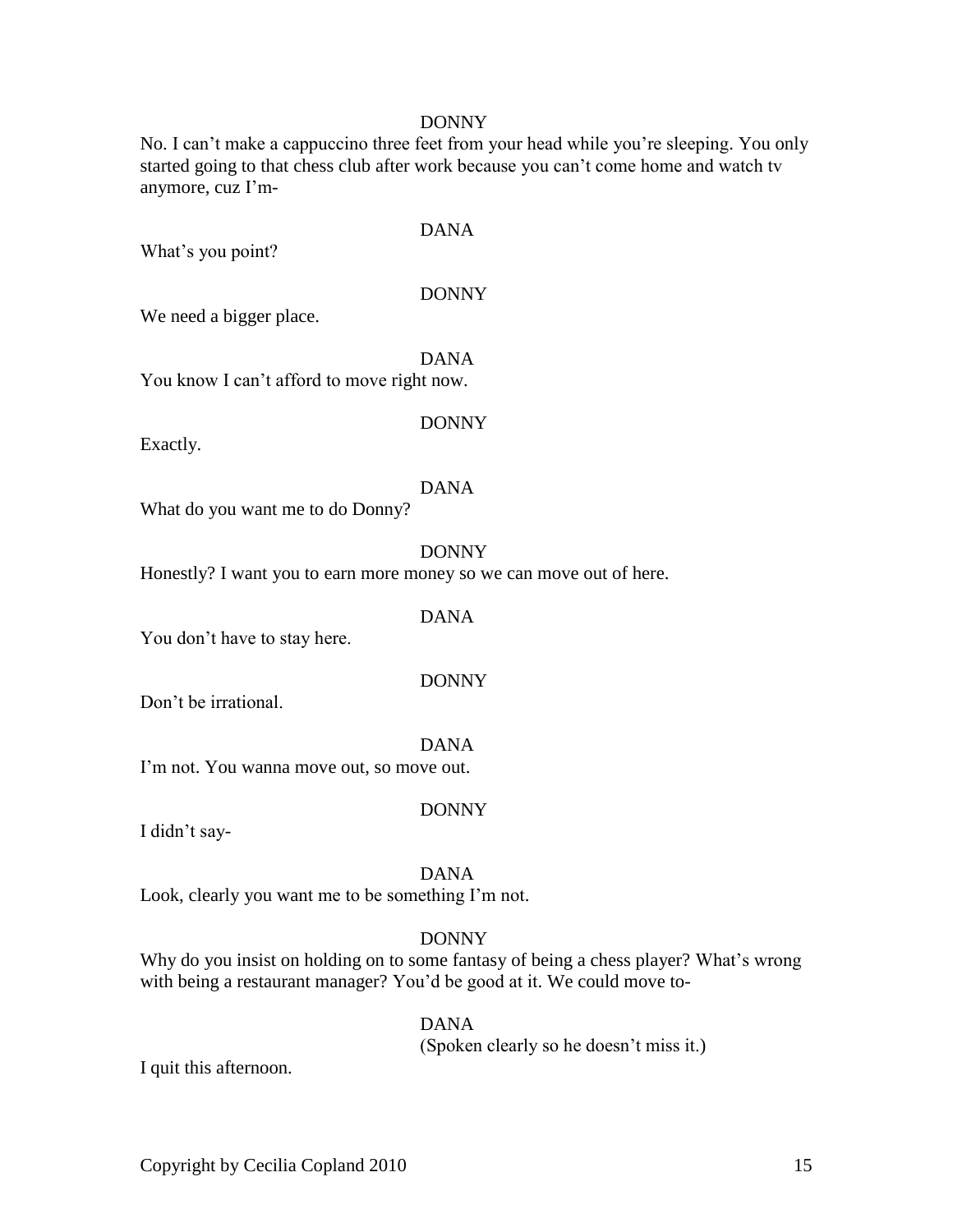DONNY

When were you gonna tell me?

DANA

I just did.

### DONNY

Why?

# DANA I FUCKING BEAT CHRISTOPH LAST NIGHT!

# DONNY

(Little Pause.)

He probably felt sorry for you. You've never even beaten me. Anytime we've played, I've beaten you, and I'm not even that good. A couple of times you did okay, but come on?

### DANA

I let you win.

### DONNY

What?

### DANA

I. Let. You. Win. And I'll tell you something else, not only are you 'not that good', you suck.

### DONNY

Bullshit. I was being nice. You never came close to beating me.

# DANA

Oh' really? Never came close? Do you know how many times I had you in check just waiting for you to see it? Countless.

DONNY

Let's play then.

# DANA

Now?

# DONNY

Yeah' right now.

(Gets the chess board.)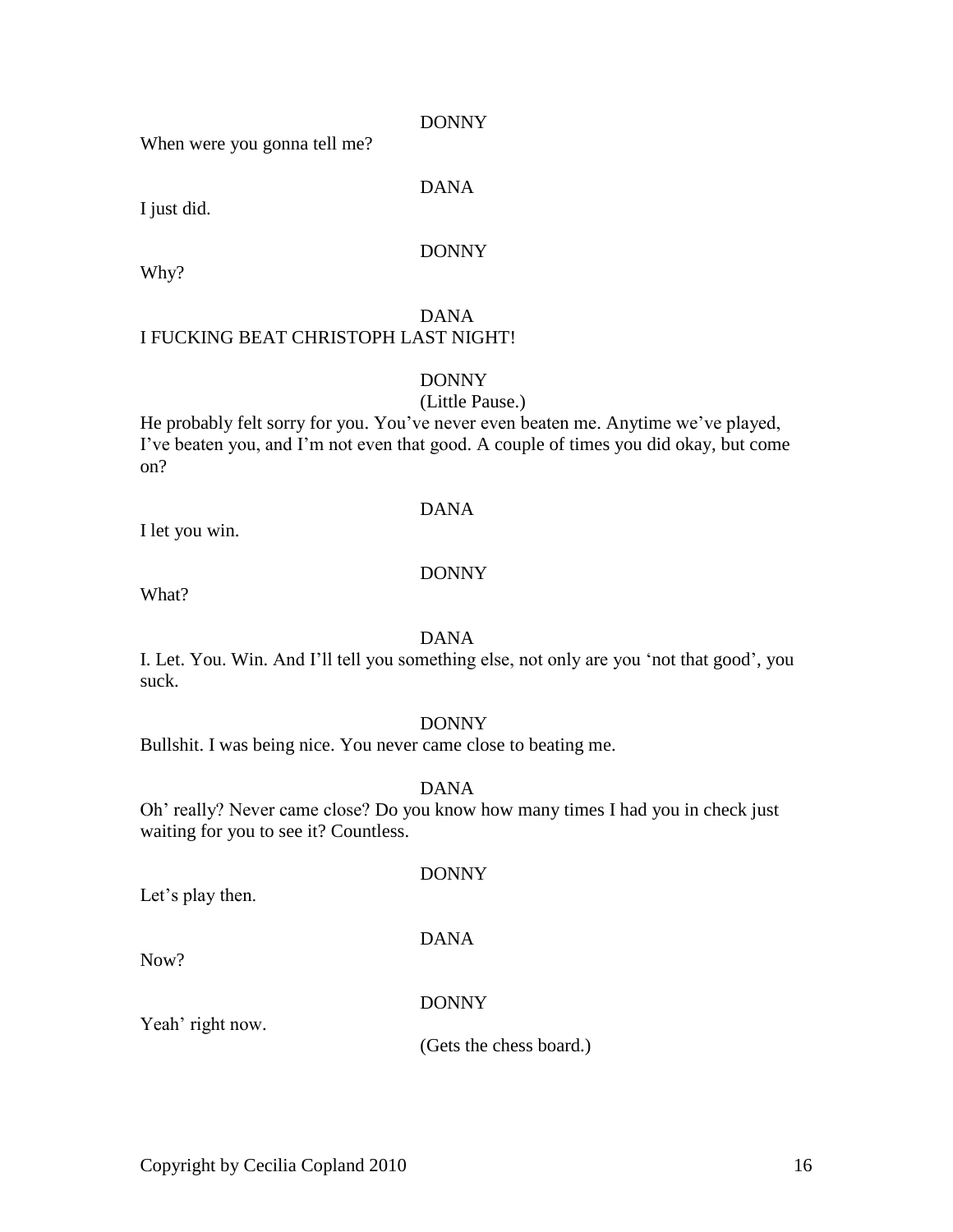Copyright by Cecilia Copland 2010 17

### DANA

This is a bad idea.

# DONNY

Cuz, you're full of shit. If you're so good, I'd like to see you beat me if you can.

DANA I'm warning you, this isn't going to end well.

# DONNY

I'm calling your bluff that's why. Let's play. (He sets up the board and sits down to one side.)

DANA

If you really want to do this let's do it right. (She goes to the hiding place and gets the timer.)

### DONNY When did you get the chess timer Bobby Fisher?

DANA I've had it for a while. You may go first if you wish.

# DONNY

Ladies first, I insist.

DANA I wouldn't want you to feel that you were giving me an unfair advantage.

# DONNY

No, I wouldn't want you to feel that way.

(He takes one white pawn and one black in his hands and she chooses one. It's white.)

Smoke before fire.

Very well.

# DANA

(She moves a knight out and clicks the timer.)

# DONNY

What are you doing?

# DANA

You're wasting time. I'd move if I were you.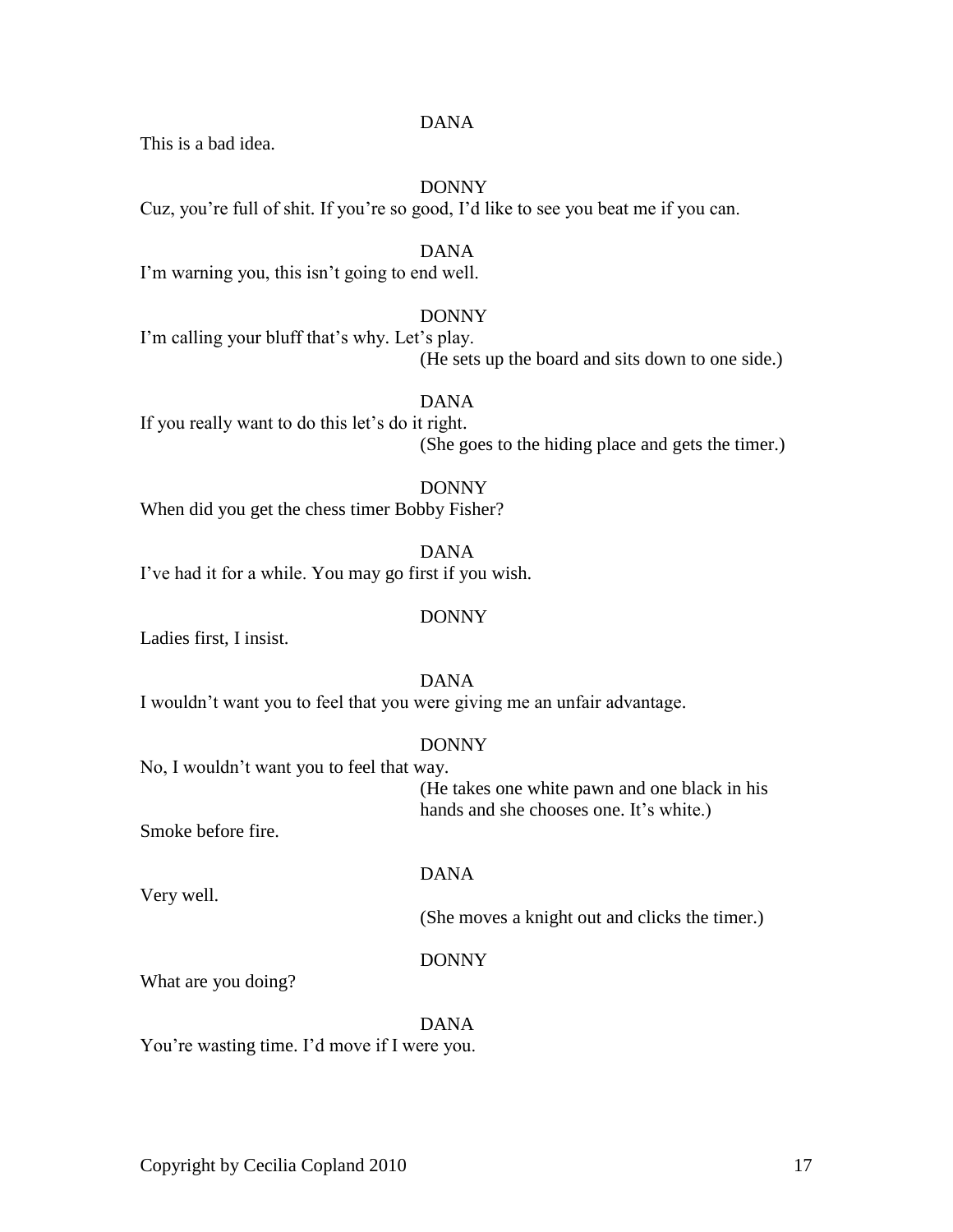| You never open with a knight. | <b>DONNY</b>                                                                                                                                                                                                                                                                              |
|-------------------------------|-------------------------------------------------------------------------------------------------------------------------------------------------------------------------------------------------------------------------------------------------------------------------------------------|
| How would you know?           | <b>DANA</b>                                                                                                                                                                                                                                                                               |
|                               | <b>DONNY</b>                                                                                                                                                                                                                                                                              |
| Fine.                         | (He counters with a knight of his own.)                                                                                                                                                                                                                                                   |
|                               | DONNY forgets to click the timer, and DANA<br>does it for him. She then brings out her other knight,<br>and clicks the timer. He counters, and clicks the<br>timer. They each take a series of moves. He takes<br>longer for each of his moves. The next move<br>DANA makes is very fast. |
| Check.                        | <b>DANA</b>                                                                                                                                                                                                                                                                               |
|                               | (Clicks the timer.)                                                                                                                                                                                                                                                                       |
| Impossible.                   | <b>DONNY</b>                                                                                                                                                                                                                                                                              |
| Not at all. Check.            | <b>DANA</b>                                                                                                                                                                                                                                                                               |
| Fuck. Wait.                   | <b>DONNY</b>                                                                                                                                                                                                                                                                              |
|                               | (Moves a piece, and clicks the timer.)                                                                                                                                                                                                                                                    |
|                               | DANA moves, and doesn't click the timer.                                                                                                                                                                                                                                                  |
| You forgot the timer.         | DONNY CONT.                                                                                                                                                                                                                                                                               |
|                               | (Clicks it.)                                                                                                                                                                                                                                                                              |
| No I didn't.                  | <b>DANA</b>                                                                                                                                                                                                                                                                               |
|                               | Pause.                                                                                                                                                                                                                                                                                    |
| No.                           | <b>DONNY</b>                                                                                                                                                                                                                                                                              |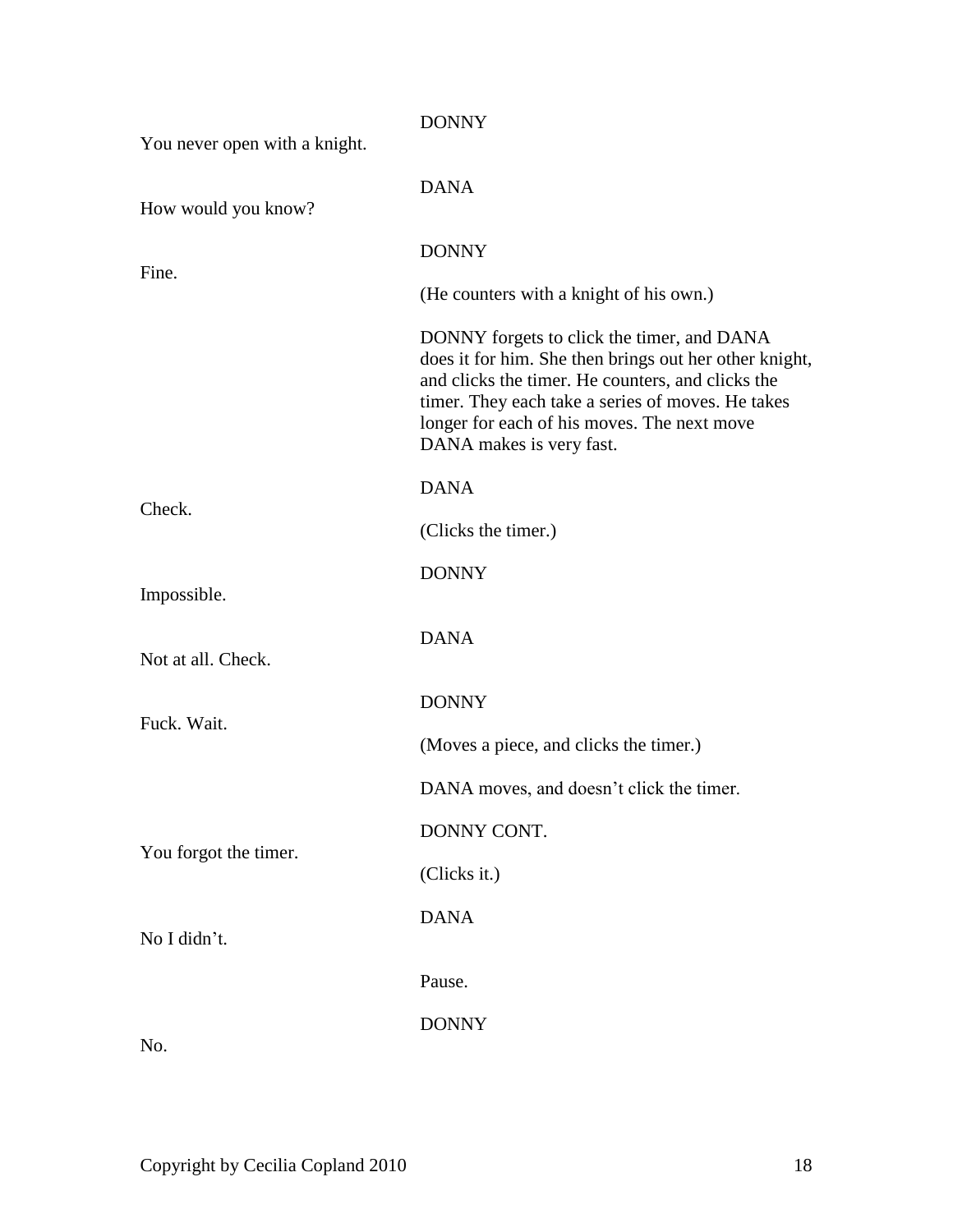|                                                          | <b>DANA</b>                                                               |
|----------------------------------------------------------|---------------------------------------------------------------------------|
| Checkmate.                                               |                                                                           |
| No. Yes. Fuck. I didn't see it.                          | <b>DONNY</b><br>(Spoken quickly, but each word has a different<br>value.) |
|                                                          |                                                                           |
| I know.                                                  | <b>DANA</b>                                                               |
| Let's play again.                                        | <b>DONNY</b>                                                              |
|                                                          | (Starts to set up the pieces for another game)                            |
| No.                                                      | <b>DANA</b>                                                               |
| You got lucky.                                           | <b>DONNY</b>                                                              |
| No I didn't. I beat you in seven moves. That's not luck. | <b>DANA</b>                                                               |
| Was it seven moves?                                      | <b>DONNY</b>                                                              |
| Yeah.                                                    | <b>DANA</b>                                                               |
| Shit.                                                    | <b>DONNY</b>                                                              |
| Donny.                                                   | <b>DANA</b>                                                               |
| Yeah?                                                    | <b>DONNY</b>                                                              |
| I don't love you. I don't think I ever did.              | <b>DANA</b>                                                               |
|                                                          | <b>DONNY</b>                                                              |
| I don't I don't even know you do I?                      |                                                                           |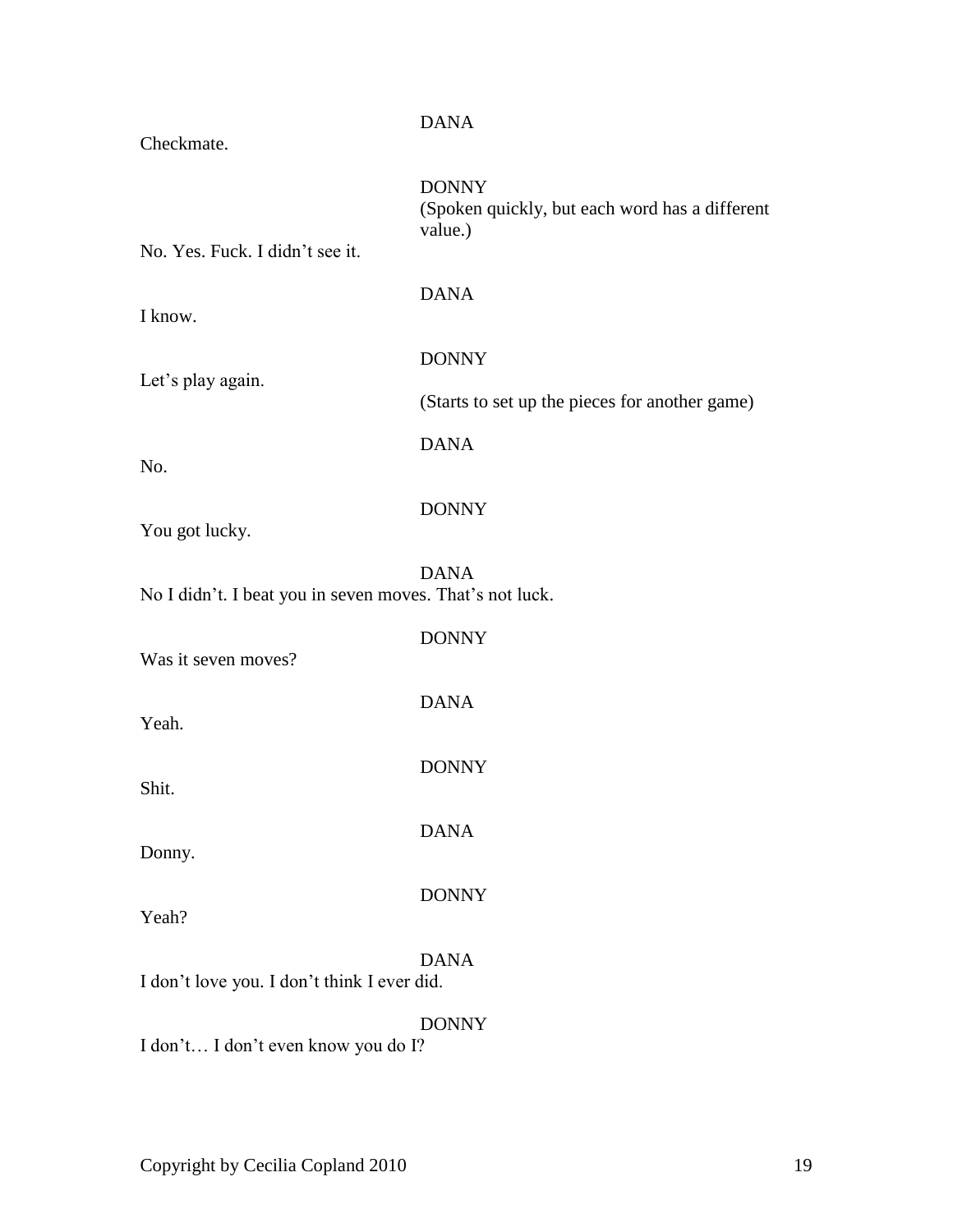You never wanted to. Whenever I showed you a deeper part of me you made fun it, or you tried to make it small.

No, I didn't.

DONNY

Pause.

DANA

You just did.

DONNY (Little pause.)

I did, didn't I?

### DANA

Every, time.

### DONNY

Why didn't you say anything before?

DANA I only realized it recently. You don't love me either.

DONNY

I thought I did.

DANA

You don't.

DONNY

Why did you-?... Why were we-?...

DANA

DONNY

Do you really want me to tell you?

Yes.

DANA

You wont like it.

DONNY If you know, then I think you should tell me.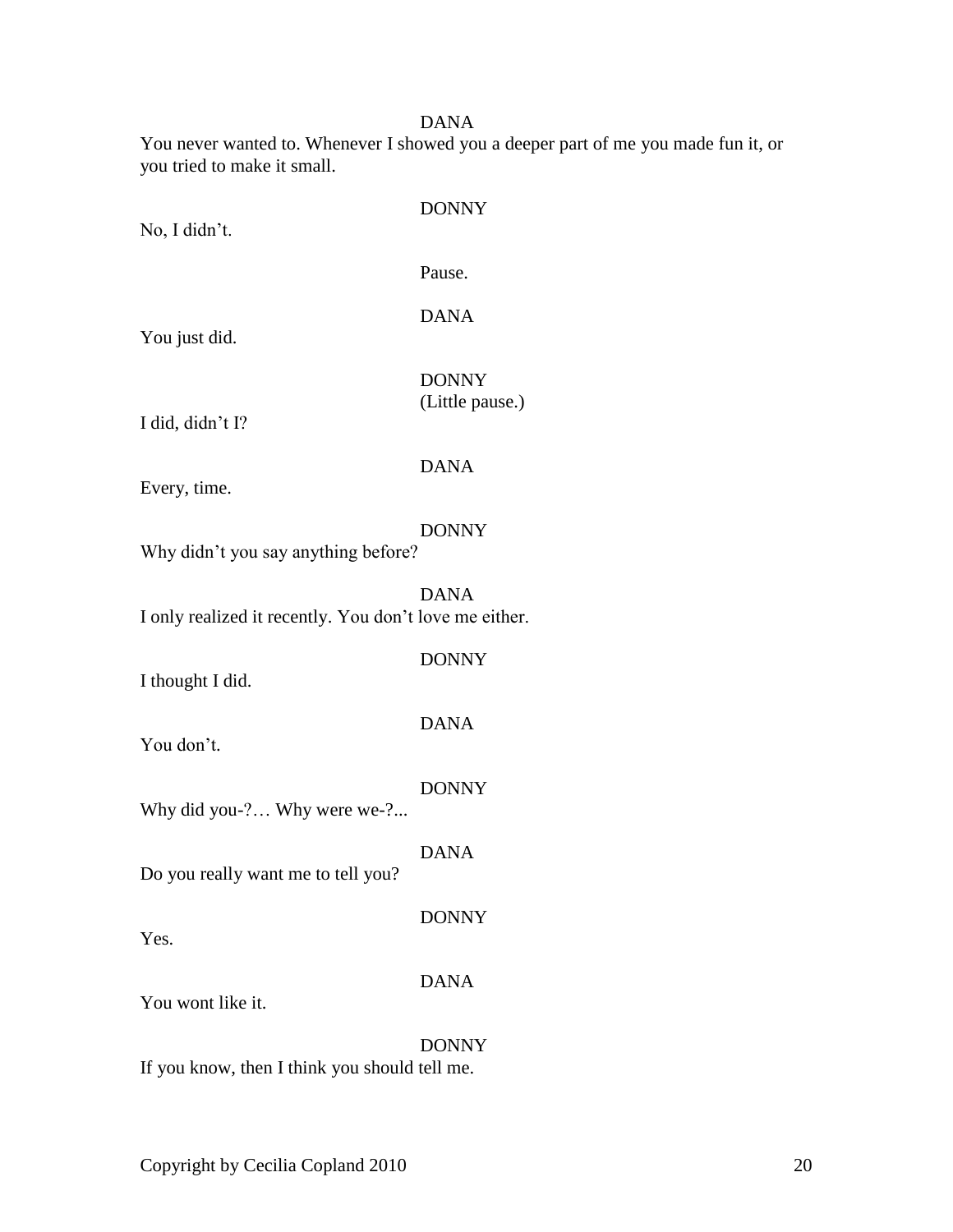| You were there.                                                             | <b>DANA</b>                                                                                              |
|-----------------------------------------------------------------------------|----------------------------------------------------------------------------------------------------------|
| I was what?                                                                 | <b>DONNY</b>                                                                                             |
| front me. Proximity. Convenience.                                           | <b>DANA</b><br>I've given it a lot of thought. And the best I can come up with is that you were right in |
| That's all?                                                                 | <b>DONNY</b>                                                                                             |
| At first.                                                                   | <b>DANA</b>                                                                                              |
| And then?                                                                   | <b>DONNY</b>                                                                                             |
| And then, I got sick of you.                                                | <b>DANA</b>                                                                                              |
| I don't think I like you.                                                   | <b>DONNY</b>                                                                                             |
| You never did.                                                              | <b>DANA</b>                                                                                              |
| I wanted I thought                                                          | <b>DONNY</b>                                                                                             |
| I know.                                                                     | <b>DANA</b>                                                                                              |
| Why did you pretend?                                                        | <b>DONNY</b><br>(Not an accusation.)                                                                     |
| I didn't at first.                                                          | <b>DANA</b>                                                                                              |
| When did you start pretending?                                              | <b>DONNY</b>                                                                                             |
| I'm not sure. I started with small things, and then it just got outta hand. | <b>DANA</b>                                                                                              |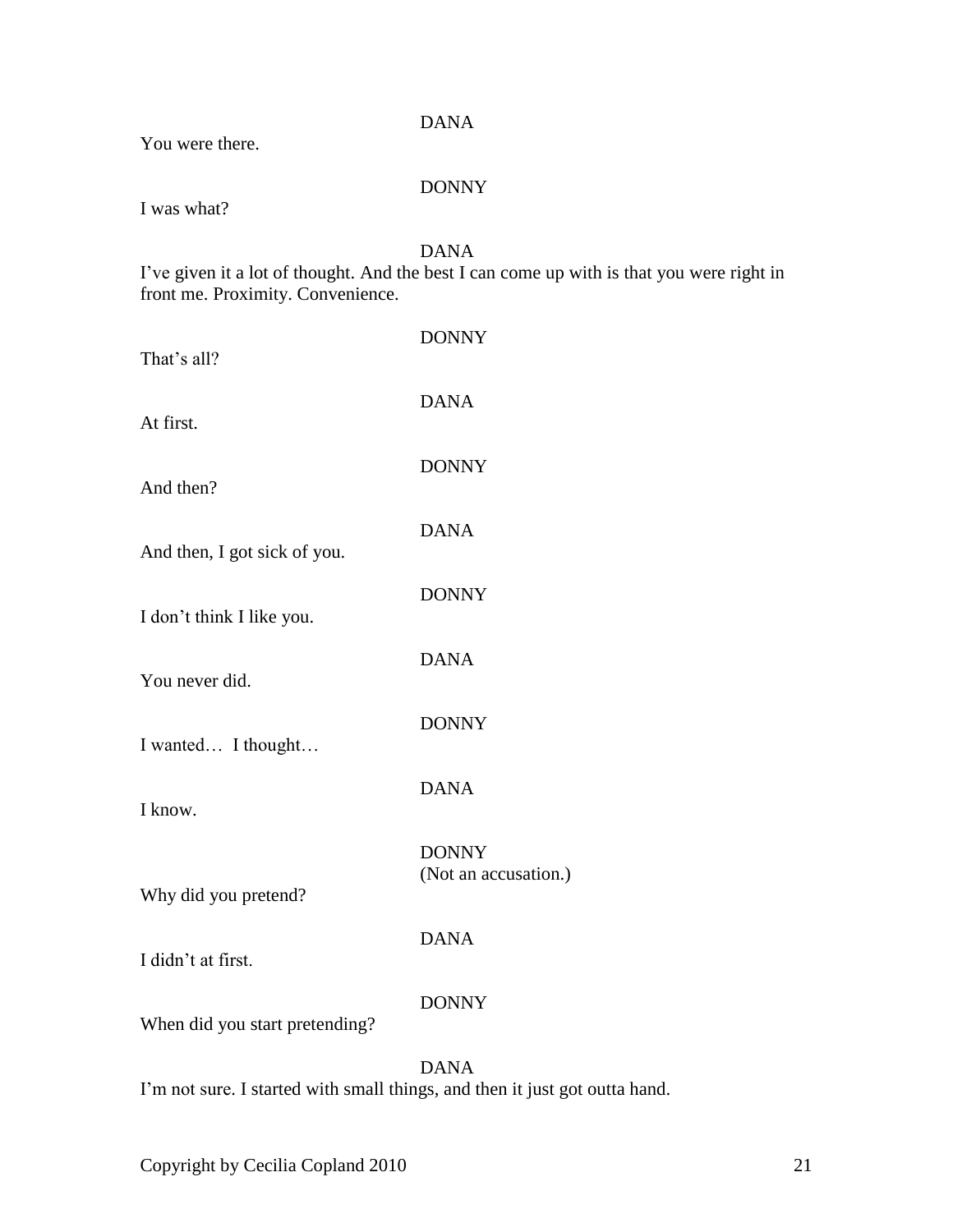DANA starts to play chess against herself.

| How long?                                           | <b>DONNY</b>                                                                               |
|-----------------------------------------------------|--------------------------------------------------------------------------------------------|
| I don't-                                            | <b>DANA</b>                                                                                |
| For a while.                                        | (Pause.)                                                                                   |
| You're fucked up.                                   | <b>DONNY</b>                                                                               |
|                                                     | <b>DANA</b><br>So are you. You wanted to be with me, and you didn't even like the real me. |
| I didn't know the real you.                         | <b>DONNY</b>                                                                               |
| Didn't you?                                         | <b>DANA</b>                                                                                |
| Now you're fucking with me.                         | <b>DONNY</b>                                                                               |
| I'm not trying to.                                  | <b>DANA</b>                                                                                |
| You say I didn't know you, but then I did know you. | <b>DONNY</b>                                                                               |
| Yes.                                                | <b>DANA</b>                                                                                |
| I don't know what you want.                         | <b>DONNY</b>                                                                               |
| Nothing. I don't want anything.                     | <b>DANA</b>                                                                                |
| So you're saying it's over?                         | <b>DONNY</b>                                                                               |
| Well yes, it's over.                                | <b>DANA</b><br>(Little pause.)                                                             |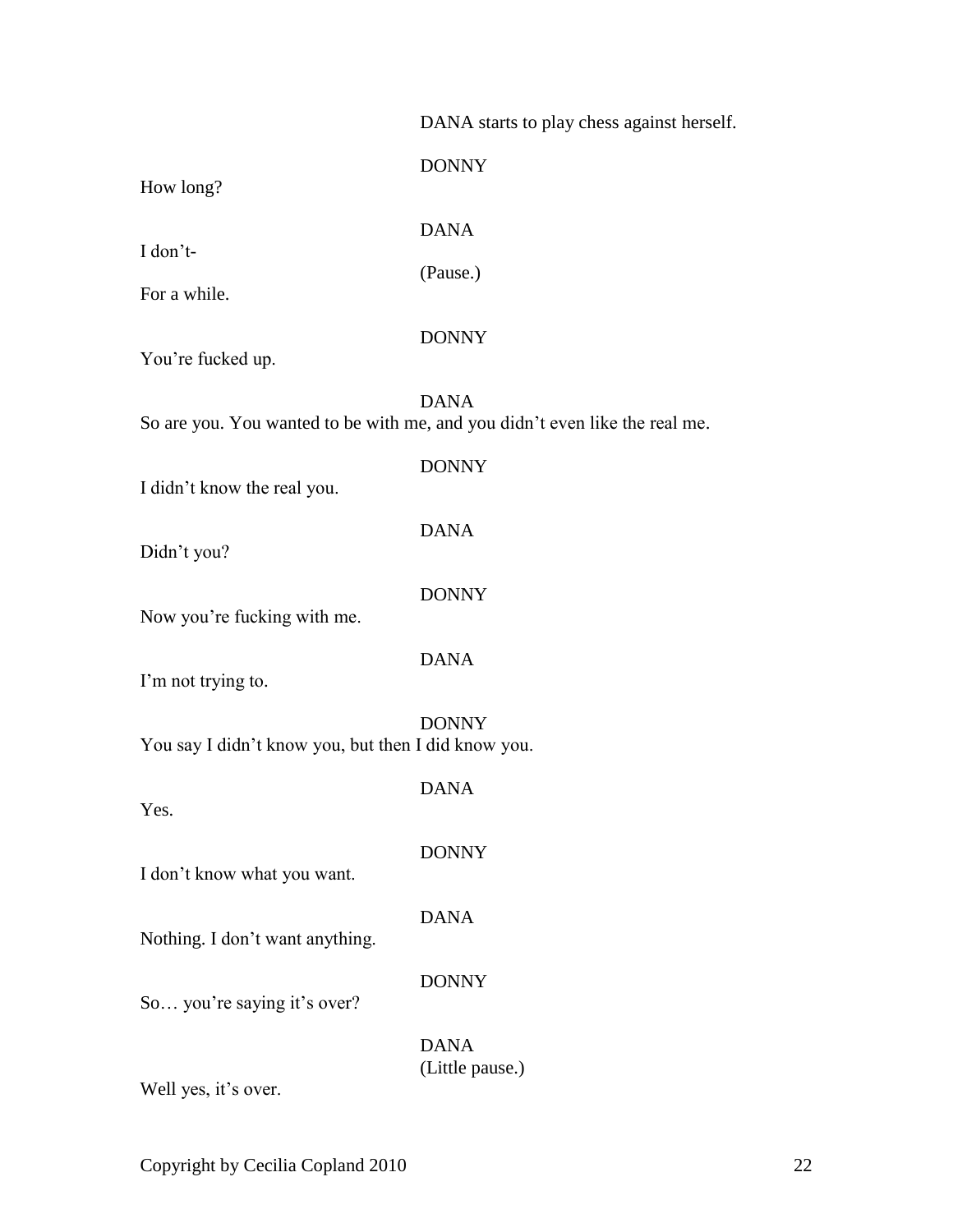| What do you mean, well yes? You mean well maybe?    | <b>DONNY</b>            |
|-----------------------------------------------------|-------------------------|
| I'm sorry.                                          | <b>DANA</b>             |
| Okay.                                               | <b>DONNY</b>            |
| Okay You okay?                                      | <b>DANA</b>             |
|                                                     | <b>DONNY</b>            |
| I guess so.                                         | <b>DANA</b>             |
| Okay.                                               | <b>DONNY</b>            |
| No.                                                 |                         |
| I'm sorry.                                          | <b>DANA</b><br>(Dryly.) |
| You're a bitch.                                     | <b>DONNY</b>            |
|                                                     | <b>DANA</b>             |
| Very possible.<br>I'll go stay with Jackie tonight. | (Little pause.)         |
| No, I'll go. I hate this place.                     | <b>DONNY</b>            |
| I know you do.                                      | <b>DANA</b>             |
|                                                     | <b>DONNY</b>            |
| GOD!                                                | <b>DANA</b>             |
| You leaving now?                                    |                         |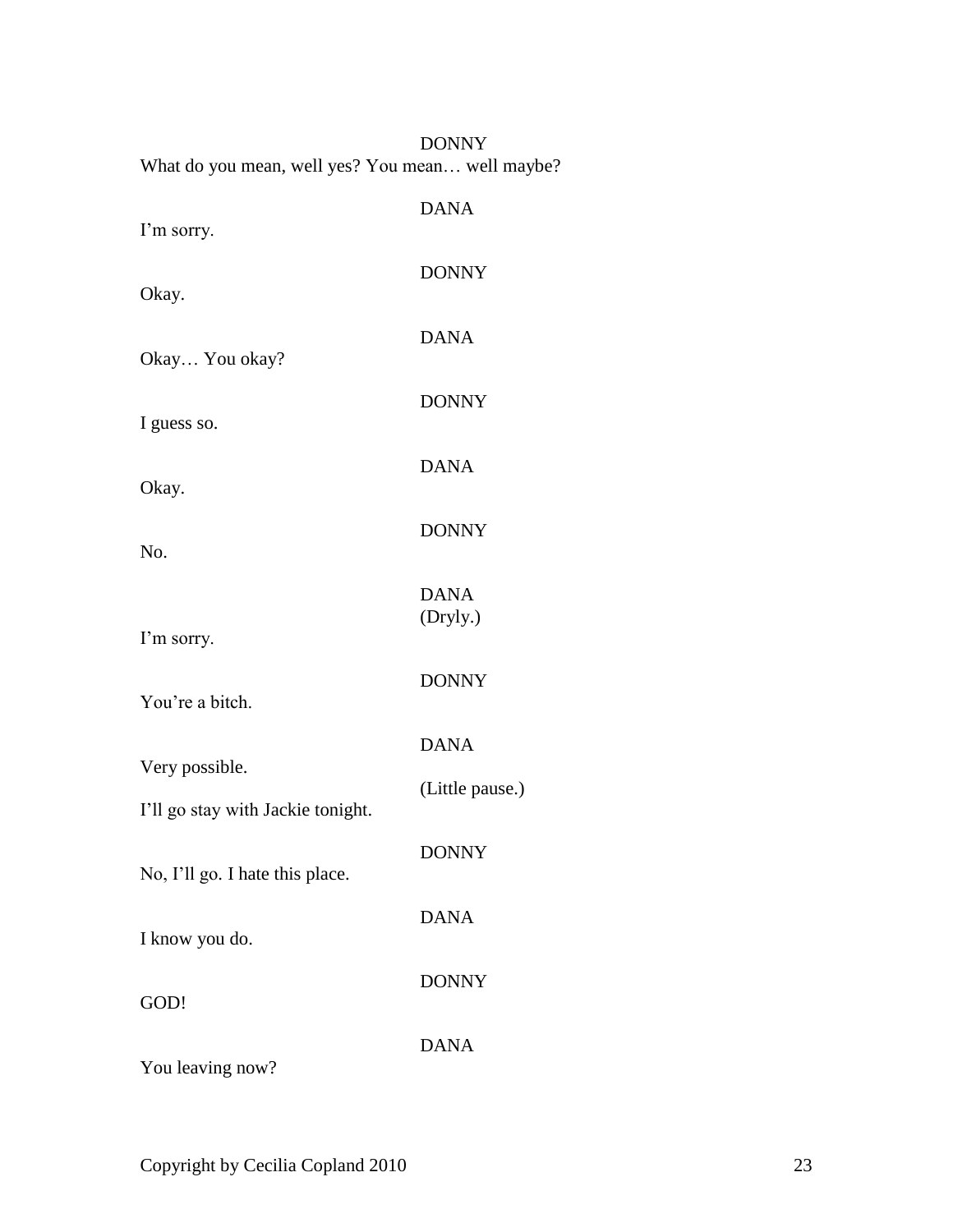| Oh yeah.                                                 | <b>DONNY</b>                                                                                    |
|----------------------------------------------------------|-------------------------------------------------------------------------------------------------|
| Did you tell me just to be cruel? I didn't deserve that. | (Gets up and goes to the door.)                                                                 |
| You said you wanted to know.                             | <b>DANA</b>                                                                                     |
| I was wrong.                                             | <b>DONNY</b>                                                                                    |
| I know.                                                  | <b>DANA</b>                                                                                     |
| Fuck, is there anything you don't know?                  | <b>DONNY</b>                                                                                    |
|                                                          | <b>DANA</b><br>I don't know why I can't stop myselfWhen at the start I can already see the end. |
| I'm leaving.                                             | <b>DONNY</b>                                                                                    |
| Okay.                                                    | <b>DANA</b>                                                                                     |
| What kind of person are you? You don't care at all.      | <b>DONNY</b>                                                                                    |
| I feel bad.                                              | <b>DANA</b>                                                                                     |
| Not that bad.                                            | <b>DONNY</b>                                                                                    |
| You're right. Not that bad.                              | <b>DANA</b>                                                                                     |
| You can really play.                                     | <b>DONNY</b><br>(Picks up his coat and goes to the door.)                                       |
| You don't have to say that.                              | <b>DANA</b>                                                                                     |